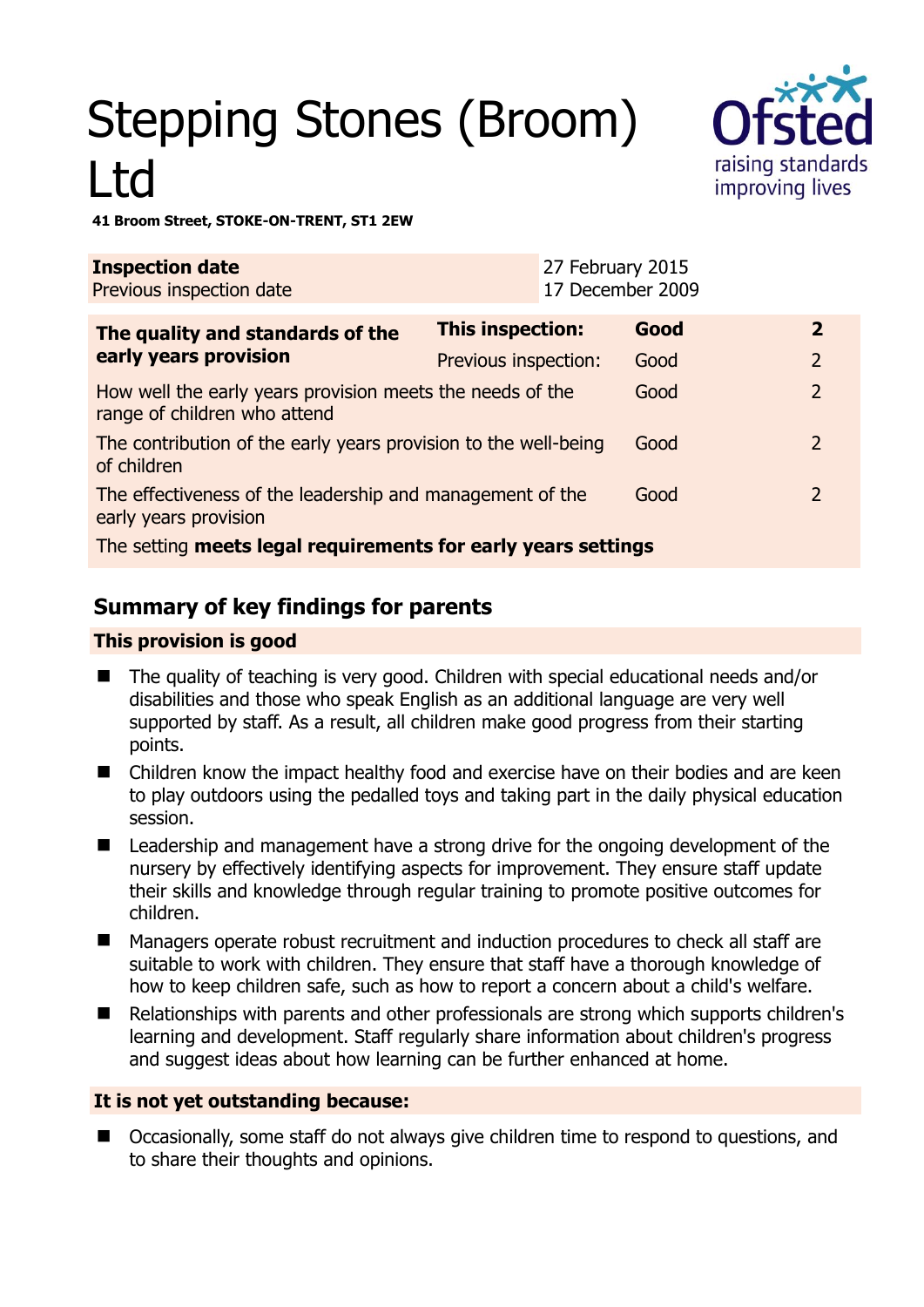## **What the setting needs to do to improve further**

#### **To further improve the quality of the early years provision the provider should:**

■ maximise opportunities for children to share their thoughts and opinions by giving them time to respond to questions.

#### **Inspection activities**

- The inspector checked for evidence of the suitability and qualifications of the staff working with the children.
- The inspector observed play and learning activities and spoke to staff and children indoors and outside.
- The inspector looked at a selection of children's files and discussed these with the key persons.
- This inspector held meetings throughout the inspection with the manager. The inspector reviewed a range of policies and procedures. The inspector carried out a joint observation with the provider and discussed the nursery's self-evaluation process.
- The inspector took account of the views of the parents spoken to on the day.

#### **Inspector**

Karen Laycock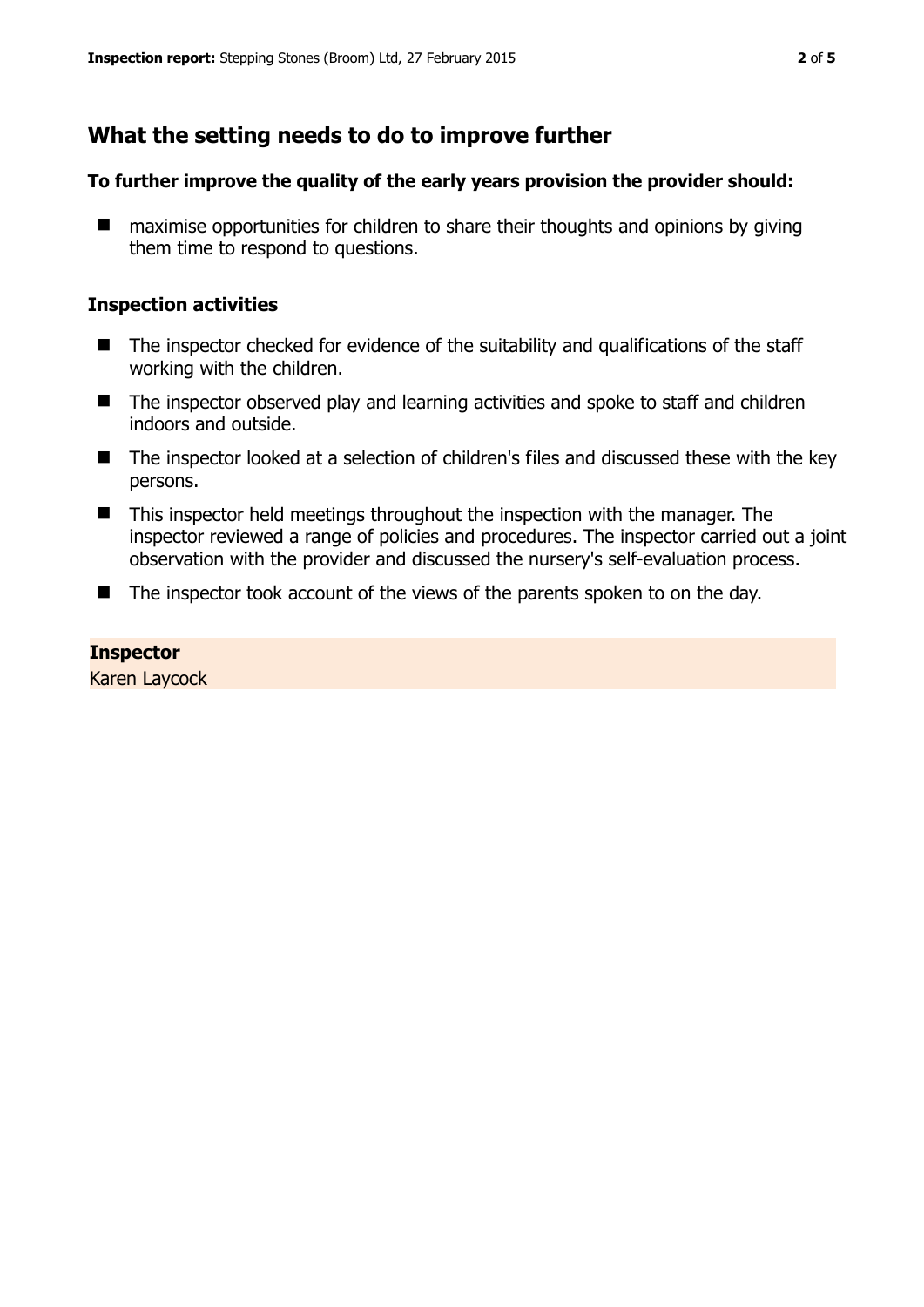### **Inspection findings**

#### **How well the early years provision meets the needs of the range of children who attend. This is good**

Staff provide an exciting range of challenging activities that promote learning in all areas. Staff interact well with children. They are skilled at extending learning, knowing when to stand back and let children lead their own play. Staff have an enthusiasm for learning and this is shared with children, who are keen to be active, investigate and explore. Children's language development is fostered exceedingly well. This is due to positive input from staff, who continuously promote language development through questioning and the skilled use of toys and resources. However, occasionally some staff do not always give children time to respond to questions. Children freely access resources, such as, pencils, pens, paints, brushes, crayons and felt pens, to draw pictures of what they see and to make marks. This supports their small physical skills to promote their early writing skills. Babies and toddlers are encouraged to explore toys with buttons, flaps and simple mechanisms. This enables young children children to begin to learn how to operate and understand simple technology.

#### **The contribution of the early years provision to the well-being of children is good**

Undoubtedly, children are happy in this warm and welcoming nursery. All children benefit from the strong attachments with their key person and develop a strong sense of identity. Staff provide an emotionally secure environment for young babies to actively explore. Children demonstrate that they are confident and developing the skills and attributes they need to be ready for school, such as listening skills and learning to follow instructions as they put on their wellington boots and coats. Children are well behaved and readily share resources. They respond positively to reminders from staff about how to stay safe when using scissors. Children look forward to the morning welcome time where they selfregister and enjoy music and dance activities. Babies bounce to the music and toddlers dance with their hands in the air. These activities support their developing mobility and builds their self-esteem and confidence.

#### **The effectiveness of the leadership and management of the early years provision is good**

Managers and staff have a very good understanding of the requirements of the Early Years Foundation Stage. The manager monitors all children's progress effectively and identifies areas for improvement to help narrow gaps in children's learning. In particular, the manager closely monitors the quality of staff's teaching. The manager supports staff's professional development through appraisals, peer reviews and a consistent review of the activities and outcomes for all children. This attention to detail ensures that every child is included. This gives all children the best opportunities to succeed and maximise their potential. Recommendations raised during the previous inspection have been addressed to improve the quality of care and education of the children. Parents speak highly of the nursery and comment 'My child has done so well since starting here' and 'The staff are excellent'.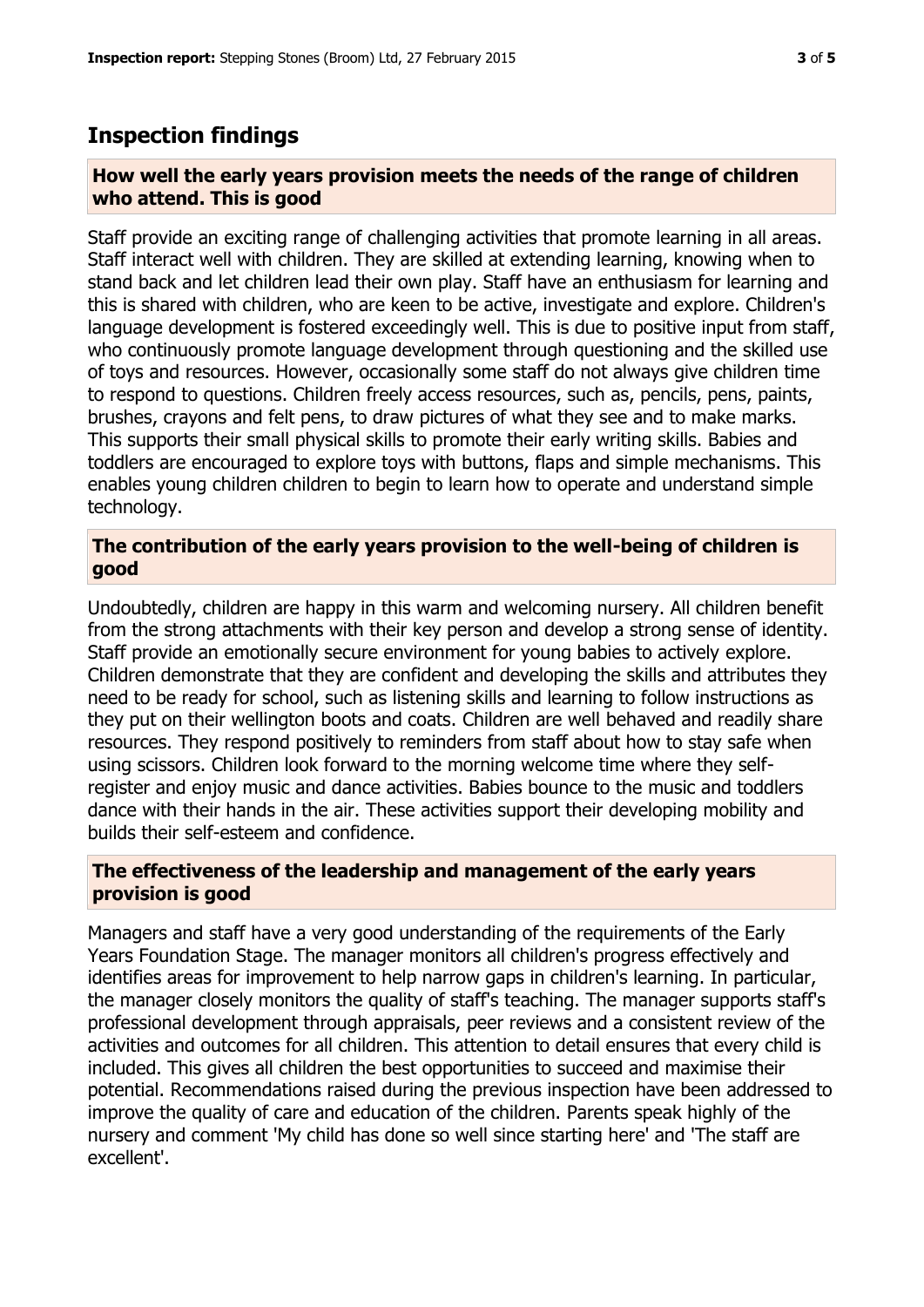## **Setting details**

| Unique reference number            | EY396797                        |  |
|------------------------------------|---------------------------------|--|
| <b>Local authority</b>             | Stoke on Trent                  |  |
| <b>Inspection number</b>           | 859825                          |  |
| <b>Type of provision</b>           |                                 |  |
| <b>Registration category</b>       | Childcare - Non-Domestic        |  |
| Age range of children              | $0 - 17$                        |  |
| <b>Total number of places</b>      | 119                             |  |
| Number of children on roll         | 166                             |  |
| <b>Name of provider</b>            | Stepping Stones (Broom) Limited |  |
| <b>Date of previous inspection</b> | 17 December 2009                |  |
| <b>Telephone number</b>            | 01782 283828                    |  |

The nursery was registered in 2009. The nursery employs 21 members of childcare staff. All hold appropriate early years qualifications at level 2 or above, including one with Qualified Teacher Status. The nursery opens from Monday to Friday all year round from 7.30am until 6pm. The nursery provides funded early education for two-, three- and fouryear-old children. The nursery supports children with special educational needs and/or disabilities and those who speak English as an additional language.

This inspection was carried out by Ofsted under sections 49 and 50 of the Childcare Act 2006 on the quality and standards of provision that is registered on the Early Years Register. The registered person must ensure that this provision complies with the statutory framework for children's learning, development and care, known as the Early Years Foundation Stage.

Any complaints about the inspection or the report should be made following the procedures set out in the guidance 'Complaints procedure: raising concerns and making complaints about Ofsted', which is available from Ofsted's website: www.gov.uk/government/organisations/ofsted. If you would like Ofsted to send you a copy of the guidance, please telephone 0300 123 4234, or email enquiries@ofsted.gov.uk.